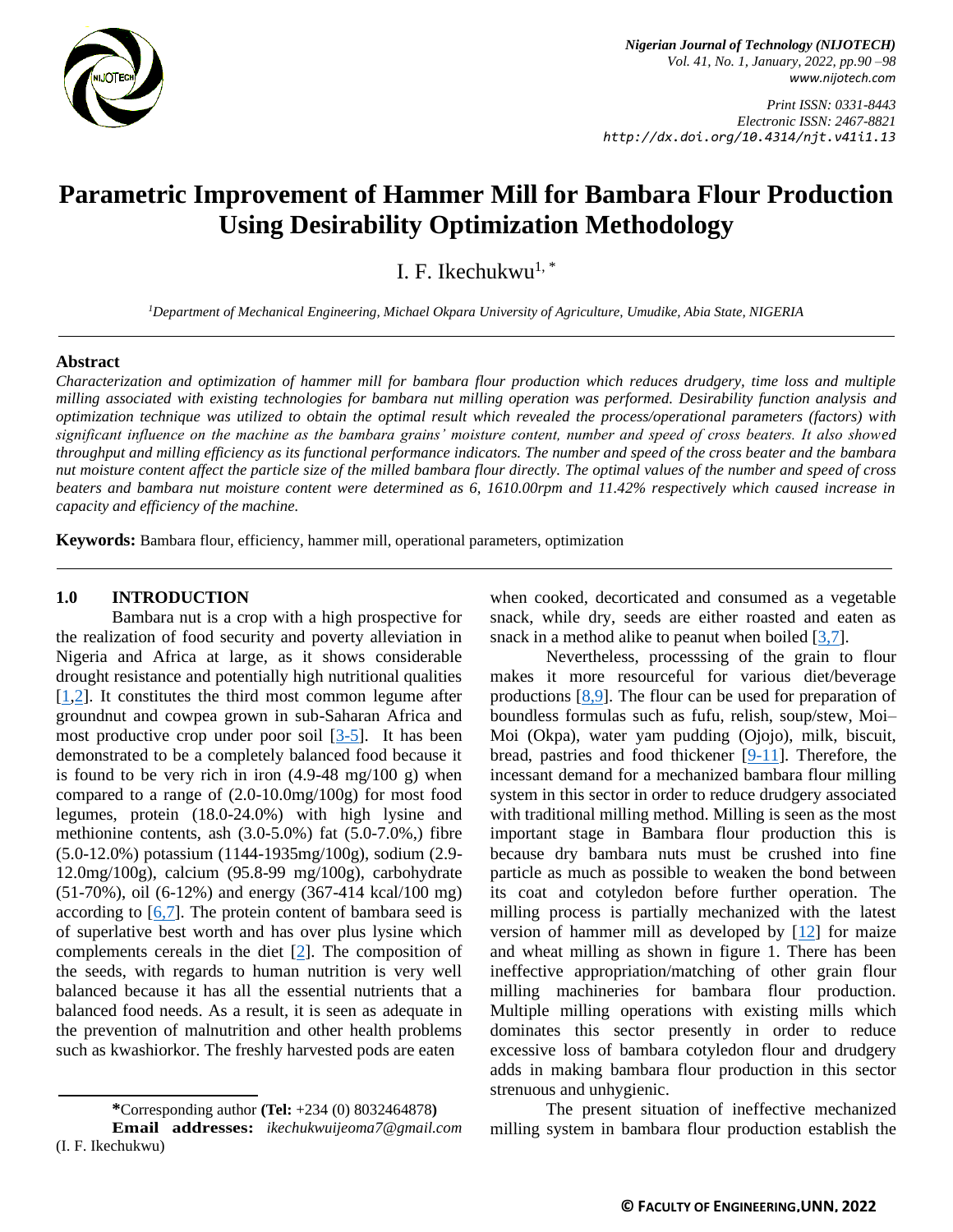elementary cause of persistence underutilization of this crop and subsistence level of its farming in sub-Saharan region. The ineffective mechanization of the bambara nut milling processes was ascribed to its negative 'hard-tocook' trait by  $[13-15]$ .

This is because bambara nut showed high binding strength between the nut's seed coat and cotyledon which is attributed to its phenolic compound content and absence of inherent crack in seed coat. Hence, the need for a milling system that can confront this peculiarity to enable effective milling operation.in bambara flour production, which will also position bambara groundnut adequately for

alleviating future food and nutritional challenges in accordance with  $[16]$ . Since this will enable significant contribution of crop to the well-being of present and future generations, therefore a parametric improvement of a hammer mill for bambara nut milling was carried out for bambara flour production. According to [\[17\]](#page-7-10) hammer mill is currently widely accepted and also adopted in food and feed industries as a result of its benefits of high productivity and flexibility of grinding a large variety of product. Thus, the characterization and optimization of functional parameters of this hammer mill design for bambara flour production.



**Figure 1: Petrol Hammer mill [12]** 

### **2.0 METHODOLOGY**

This study involves one-factor-at-a-time screening tests, multifactor-response experimental evaluation/modeling and simulation-optimization of a bambara flour milling machine. The operational/process parameters (factors) of the machine investigated are the moisture content of the bambara grain, number and speed of beaters while particle size of flour constitute the machine's key performance indicator evaluated.

Screening tests were used to determine the significant level/limits within which the operational parameters of the bambara flour milling machine affect its performance. This entails evaluating the machine' performance indicators when it operates at varied settings of one factor and constant design/normal operating settings of others to ascertain the lowest and highest values within which the varied factor significantly affects the responses simultaneously. The factor values at which any of the responses starts and also when all stops changing value

while the factor varies constitutes the respective lower and upper limits of the factor studied at that time. Accounting for the maximum fiber content of the bambara groundnut which according to [\[18\]](#page-7-11) is 4.9%, the performance parameters of this machine were determined from the experimental results using the following mathematical relations;

$$
n = \frac{100M_f}{0.951M_f}
$$
 (1)

$$
TP = \frac{M_g}{t} \tag{2}
$$

Where t,  $M_g$ ,  $M_f$  constitutes processing time, mass of bambara groundnut processed and mass of fine flour extracted respectively.

The main effects/linear relation among the operational and performance parameters of the bambara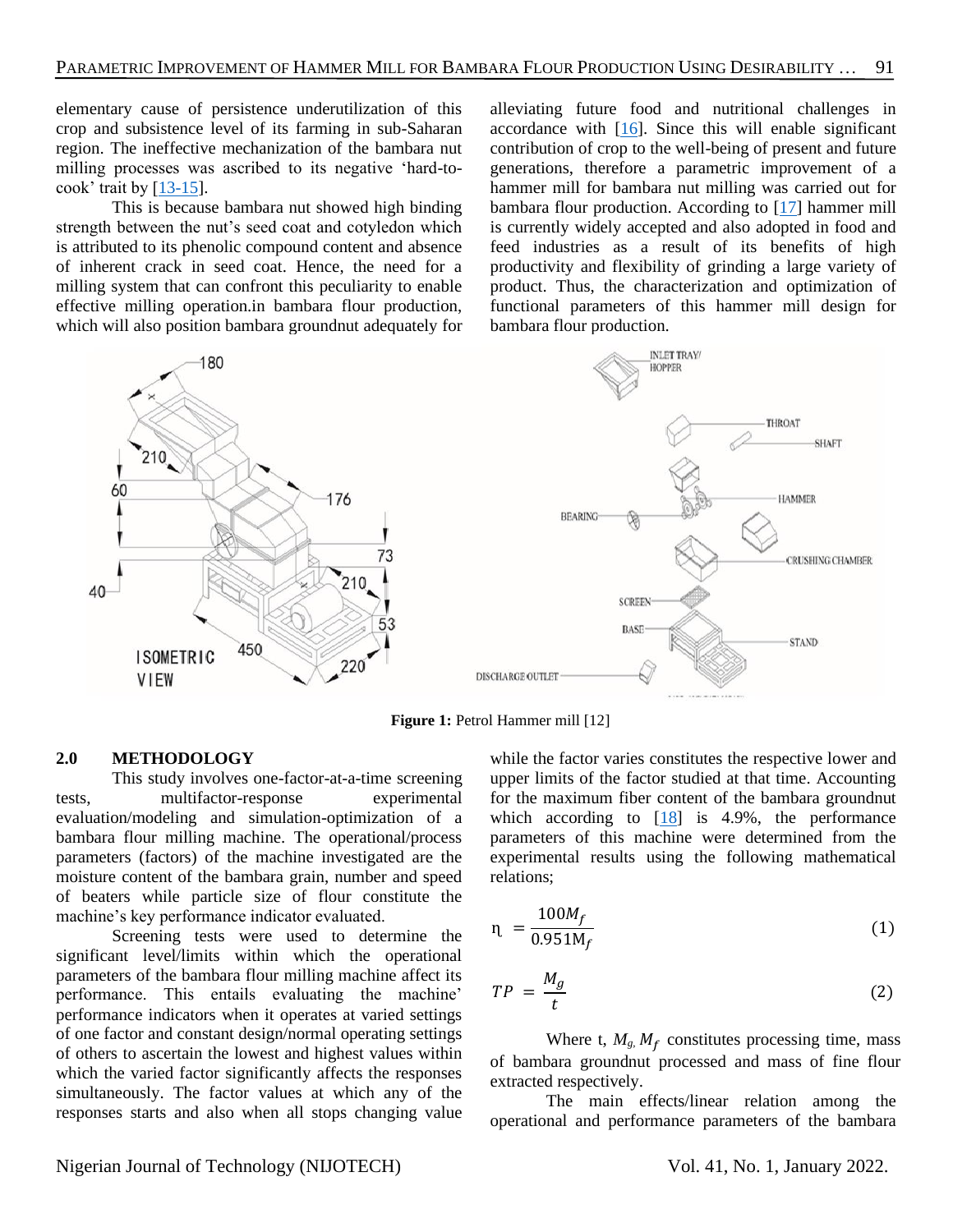flour milling machine were experimentally assessed in this study using a randomized single replicate full factorial design with the same test procedure as in factor screening. The sixteen (16) runs, two level coded factorial design layouts shown in Table 1 were developed based on equation (3) using version 18 of Minitab software.

$$
n = 2^{k-q} + n_c \tag{3}
$$

## **Table 1:** Complete design layout

Where  $n_c$ , q, k and n constitutes the number of center points, factors, fractions and runs in the design factor values of -1 and 1 as displayed in the table indicate the low and high factor values. The design matrix as shown in table 1 also represent the factors in their coded values where A represents the number of the cross beaters, B denotes the speed of the cross beaters and C is moisture content.

| <b>Table 1:</b> Complete design layout |                  |                  |                  |                  |                     |               |          |  |
|----------------------------------------|------------------|------------------|------------------|------------------|---------------------|---------------|----------|--|
| Std order                              | <b>Run order</b> |                  |                  |                  | <b>Factor value</b> |               |          |  |
|                                        |                  |                  | <b>Coded</b>     |                  |                     | <b>Actual</b> |          |  |
|                                        |                  | $\mathbf A$      | $\bf{B}$         | $\mathbf C$      | $n_b$               | $N_h$ (rpm)   | $m$ (%)  |  |
| 12                                     |                  | $\overline{0}$   | 1.68             | $\boldsymbol{0}$ | 4.00                | $-2528.40$    | 13.05    |  |
| 10                                     | $\overline{c}$   | 1.68             | $\boldsymbol{0}$ | $\boldsymbol{0}$ | 6.72                | 1505.00       | 13.05    |  |
| 8                                      | 3                | 1                | 1                |                  | 6.00                | 1610.00.      | 14.05    |  |
| 13                                     | 4                | $\boldsymbol{0}$ | $\overline{0}$   | $-1.68$          | 4.00                | 1505.00       | $-21.92$ |  |
| 11                                     | 5                | $\overline{0}$   | $-1.68$          | $\boldsymbol{0}$ | 4.00                | $-2528.40$    | 13.05    |  |
| 9                                      | 6                | $-1.68$          | $\boldsymbol{0}$ | $\boldsymbol{0}$ | $-6.72$             | 1505.00       | 13.05    |  |
| $\sqrt{6}$                             |                  |                  | $-1$             |                  | 6.00                | 1400.00       | 14.05    |  |
| $\overline{2}$                         | 8                | $\boldsymbol{0}$ | $\boldsymbol{0}$ | $\overline{0}$   | 4.00                | 1505.00       | 13.05    |  |
| 18                                     | 9                | $\boldsymbol{0}$ | $\boldsymbol{0}$ | 1.68             | 4.00                | 1505.00       | 21.92    |  |
| 14                                     | 10               | $\boldsymbol{0}$ | $\boldsymbol{0}$ | $\boldsymbol{0}$ | 4.00                | 1505.00       | 13.05    |  |
| 20                                     | 11               | $\boldsymbol{0}$ | $\boldsymbol{0}$ | $\boldsymbol{0}$ | 4.00                | 1505.00       | 13.05    |  |
| 5                                      | 12               | $-1$             | $-1$             |                  | 2.00                | 1400.00       | 14.05    |  |
| 16                                     | 13               | $\boldsymbol{0}$ | $\boldsymbol{0}$ | $\boldsymbol{0}$ | 4.00                | 1505.00       | 13.05    |  |
| 15                                     | 14               | $\boldsymbol{0}$ | $\boldsymbol{0}$ | $\mathbf{0}$     | 4.00                | 1505.00       | 13.05    |  |
| 17                                     | 15               | $\boldsymbol{0}$ | $\boldsymbol{0}$ | $\boldsymbol{0}$ | 4.00                | 1505.00       | 13.05    |  |
| $\boldsymbol{7}$                       | 16               | $-1$             |                  | $\boldsymbol{0}$ | 2.00                | 1610.00       | 13.05    |  |
| $\mathfrak{Z}$                         | 17               | $-1$             | $\mathbf{1}$     | $-1$             | 2.00                | 1400.00       | 12.05    |  |
| 19                                     | 18               | $\boldsymbol{0}$ | $\boldsymbol{0}$ | $\boldsymbol{0}$ | 4.00                | 1505.00       | 13.05    |  |
| $\mathbf{1}$                           | 19               | $-1$             | $-1$             | $-1$             | 2.00                | 1400.00       | 12.05    |  |
| 4                                      | 20               | $\mathbf{1}$     | 1                | $-1$             | 6.00                | 1610.00       | 12.05    |  |

The optimal parameters of the bambara flour milling machine were determined in this investigation using desirability optimization plots. The desirability or derringer function analysis constitutes the third step of DOM. This procedure approximates minima or maxima in response patterns within any design space [\[19\]](#page-7-12). It simultaneously solves multi-variant models with the objective of finding the optimal settings of input factors or design variables that maximize, minimize or target some performance measures/quality characteristics or responses [\[20,](#page-7-13)[21\]](#page-8-0). This methodology involves specifications of targets which each system response must fulfil in the measuring procedure through its developed individual functions [\[22\]](#page-8-1). The desirability optimization plots (contour

and surface plots) were applied in visualizing how each response and two factors of this machine relate based on the fitted models. It is a confirmed and widely used industrial research and analytical tool because its predictions are always or nearly close to the optimal operating conditions of the true system. Hence, its application by  $[23, 24]$  $[23, 24]$  $[23, 24]$  in determining the optimal mix for acid reclamation of used engine oil and optimal design for rice husk-saw dust reinforced polyester ceiling board production respectively. These plots presented the graphical orientations functional space and iteration history of establishing this machine's optimal operation. The contour plots depicted two-dimensional view of the surface where factor points with the same response are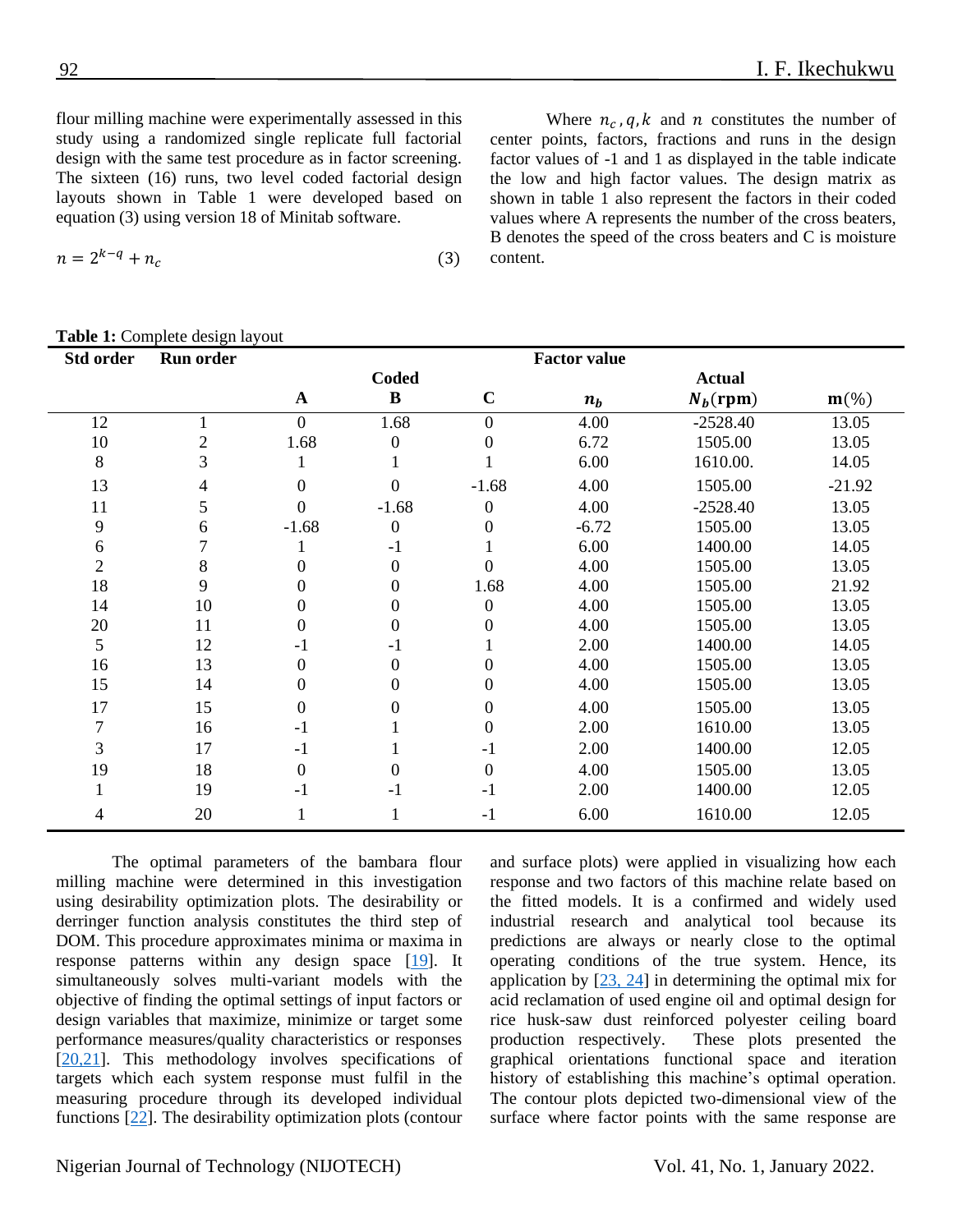connected to produce contour lines of constant responses while the surface plot provided the three-dimensional view of the surface. The optimal settings of operational and performance parameters of the machine were simulated from geometric mean of each response' functions based on mathematical relation given by [\[20\]](#page-7-13) as shown in equation (4) and (5).

$$
D = (d_1(Y_1) \times d_2(Y_2) \times \dots \times d_1(Y_1))^{1/k}
$$
 (4)

$$
D(Y) = (d_1(y_1)^{k_1} \times d_2(y_2)^{k_2} \times \dots \times d_n(y_n)^{k_n})^{\frac{1}{\sum_i k_i}} \tag{3}
$$

Where  $y_1$  denotes the determined value of response i,  $d_1(y_1)$  is the converted desirability value of ith response and  $k_i$  represent the relative importance of response i compared to others.

The mathematical programming model formulated from the developed models was simulated for the machine's optimal parameters prediction using Minitab desirability optimizer with maximization of particle size of flour  $\leq 35$ um.

The model solution or prediction criterion for optimal parameter conditions was based on coded factor settings with maximum overall desirability value close to one. The optimal settings of the operational parameters of the machine were derived from the coded solution using their transformation relations before confirming their accuracy with three experimental trails using the same test procedure as factor screening.

### **3.0 RESULTS AND DISCUSSION**

This experimental factor screening results revealed the functional limits within which the grain moisture content and cross beater of this machine influence its milled grain particle size as shown in table 2 without establishing the combined settings of these factors for optimal particle size production.

| <b>Table 2:</b> Functional limits of the grain moisture content and cross beater |                               |                          |               |             |           |  |  |
|----------------------------------------------------------------------------------|-------------------------------|--------------------------|---------------|-------------|-----------|--|--|
| S/No                                                                             |                               | Limits<br><b>Symbols</b> |               |             |           |  |  |
|                                                                                  | <b>Factor Description</b>     | Coded                    | <b>Actual</b> | $High (+1)$ | $Low(-1)$ |  |  |
|                                                                                  | Number of cross beaters       |                          | $n_h$         | 6.00        | 2.00      |  |  |
| $\overline{2}$                                                                   | Cross beaters' speed (rpm)    |                          | $N_h$         | 1610.00     | 1400.00   |  |  |
|                                                                                  | Grain moisture content $(\%)$ |                          | m             | 14.05       | 12.05     |  |  |

**Table 2:** Functional limits of the grain moisture content and cross beater

The inability to visualize/establish the combined optimal settings of these factors from this classical one factor at a time characterization of this machine prompted its multifactor analysis based on twenty runs two levels (-1 and  $+1$ ) full desirability optimization methodology with 0, -1.68 and 1.68 as the coded center and axial points. The center and axial factor values augmented the factorial settings for effective fiiting of the flour particle size function. The optimal-coded factors transformation equations used for this evaluation were derived from their respective limits as follows.

$$
A = \frac{n_b - 4}{2} \tag{6}
$$

$$
B = \frac{N_b - 1505}{105} \tag{7}
$$

$$
\mathcal{C} = \frac{m - 13.05}{1} \tag{8}
$$

The actual/coded factor settings and results of experimental evaluation of the combined effects of grains' moisture content, number and speed of cross beaters on the milled grain particle size  $(P_f)$  shown in table 3.

**Table 3:** Multifactor evaluation of particle size of flour processed with this machine

| <b>Std</b> | Run   | <b>Factor value</b> |                  |             |         |             |                    |               |
|------------|-------|---------------------|------------------|-------------|---------|-------------|--------------------|---------------|
| order      | order |                     | <b>Coded</b>     |             |         | Actual      |                    | ( <u>µm</u> ) |
|            |       | A                   | B                | $\mathbf C$ | $n_b$   | $N_b$ (rpm) | $m\left(\%\right)$ |               |
| 12         |       |                     | 1.68             |             | 4.00    | $-2528.40$  | 13.05              | 27.69         |
| 10         | ∍     | 1.68                | $\boldsymbol{0}$ | 0           | 6.72    | 1505.00     | 13.05              | 27.21         |
| 8          |       |                     |                  |             | 6.00    | 1610.00.    | 14.05              | 28.40         |
| 13         | 4     | $\Omega$            | $\theta$         | $-1.68$     | 4.00    | 1505.00     | $-21.92$           | 30.25         |
| 11         |       | $\Omega$            | $-1.68$          |             | 4.00    | $-2528.40$  | 13.05              | 31.75         |
| 9          | 6     | $-1.68$             | $\overline{0}$   | 0           | $-6.72$ | 1505.00     | 13.05              | 17.85         |
| 6          |       |                     | - 1              |             | 6.00    | 1400.00     | 14.05              | 27.70         |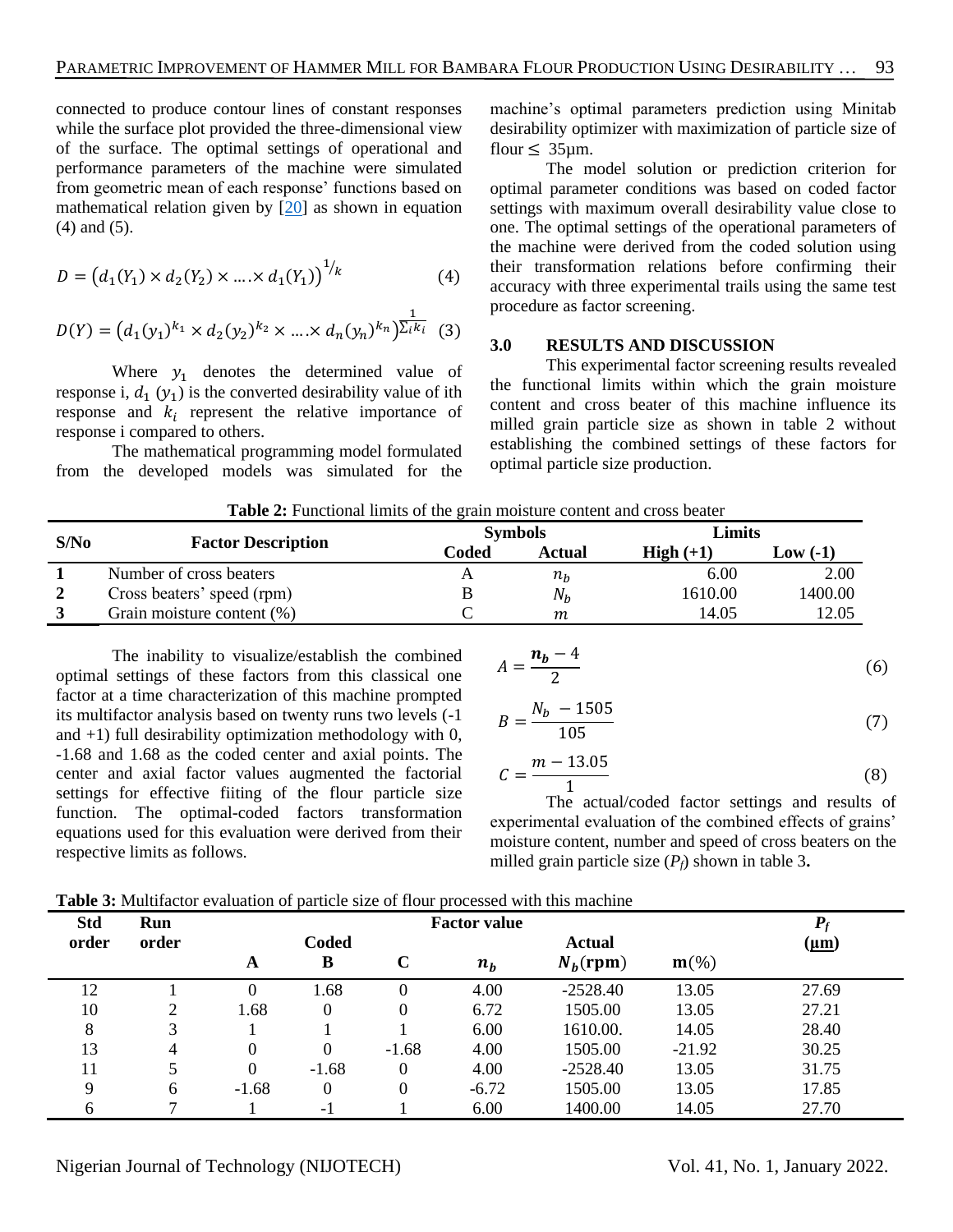| <b>Std</b> | Run   |                  |                  |                  | <b>Factor value</b> |               |                    | $P_f$     |  |
|------------|-------|------------------|------------------|------------------|---------------------|---------------|--------------------|-----------|--|
| order      | order |                  | <b>Coded</b>     |                  |                     | <b>Actual</b> |                    | $(\mu m)$ |  |
|            |       | A                | B                | $\mathbf C$      | $n_b$               | $N_h$ (rpm)   | $m\left(\%\right)$ |           |  |
| 2          | 8     | $\Omega$         | $\boldsymbol{0}$ | $\Omega$         | 4.00                | 1505.00       | 13.05              | 30.70     |  |
| 18         | 9     | 0                | $\boldsymbol{0}$ | 1.68             | 4.00                | 1505.00       | 21.92              | 20.10     |  |
| 14         | 10    | 0                | $\boldsymbol{0}$ | $\boldsymbol{0}$ | 4.00                | 1505.00       | 13.05              | 33.20     |  |
| 20         | 11    | $\boldsymbol{0}$ | $\boldsymbol{0}$ | $\boldsymbol{0}$ | 4.00                | 1505.00       | 13.05              | 17.11     |  |
| 5          | 12    | $-1$             | $-1$             |                  | 2.00                | 1400.00       | 14.05              | 30.60     |  |
| 16         | 13    | $\Omega$         | $\boldsymbol{0}$ | 0                | 4.00                | 1505.00       | 13.05              | 19.10     |  |
| 15         | 14    | $\theta$         | $\overline{0}$   | 0                | 4.00                | 1505.00       | 13.05              | 30.13     |  |
| 17         | 15    | $\theta$         | $\overline{0}$   | $\boldsymbol{0}$ | 4.00                | 1505.00       | 13.05              | 23.10     |  |
|            | 16    | $-1$             |                  | $\theta$         | 2.00                | 1610.00       | 13.05              | 24.45     |  |
| 3          | 17    | $-1$             |                  | $-1$             | 2.00                | 1400.00       | 12.05              | 33.45     |  |
| 19         | 18    | $\theta$         | $\overline{0}$   | $\theta$         | 4.00                | 1505.00       | 13.05              | 31.11     |  |
|            | 19    | $-1$             | $-1$             | $-1$             | 2.00                | 1400.00       | 12.05              | 28.85     |  |
| 4          | 20    |                  |                  | $-1$             | 6.00                | 1610.00       | 12.05              | 32.15     |  |

Positive slope of the main effect plot of these experimental results indicated positive linear correlations between the individual terms and the response. Its partial steeping profile revealed that quadratic terms of the factor and their interactions are vital for adequate approximation of the milled bambara grain particle size. Hence, the nonlinear simulation of the milled bambara particle size is a function of the number and speed of this machine's beaters and moisture content of the bambara grain processed.

The coded and actual versions of the function of the milled bambara particle size derived from the multifactor test results constitutes equations (9) and (10) respectively.

$$
P_f = 80.098 + 15.798 \text{ A} + 10.005 \text{ B} + 0.437 \text{ C}
$$
  
- 12.366 A<sup>2</sup>  
- 7.292 B<sup>2</sup> - 2.900 C<sup>2</sup> + 7.337 AB - 1.063 BC (9)

$$
P_f = 26.1n_b + 10.38N_b + 78.02m - 3.09n_b^2 - 0.00004N_b^2 - 2.9m^2 + 0.003n_bN_b - 0.008mN_b - 539.13
$$
\n(10)

Statistical residual analysis (figure 2) showed that this function is adequate for further investigation of this response because its histogram, normal and scatter plots depicted dumb-bell, straight line and structure less profiles respectively as desired. This implies normal distribution of errors associated with the function which is expected of a good prediction model. The prediction adequacy of this particle size model was also confirmed exponentially to over 95% as shown in figure 3. The analysis of variance as

shown in table 4 and 5 also confirms its adequacy.



**Figure. 2**: Residual plots of the bambara flour particle size function



**I**-predicted

Figure 3: Experimental runs and prediction accuracy of the bambara flour particle size function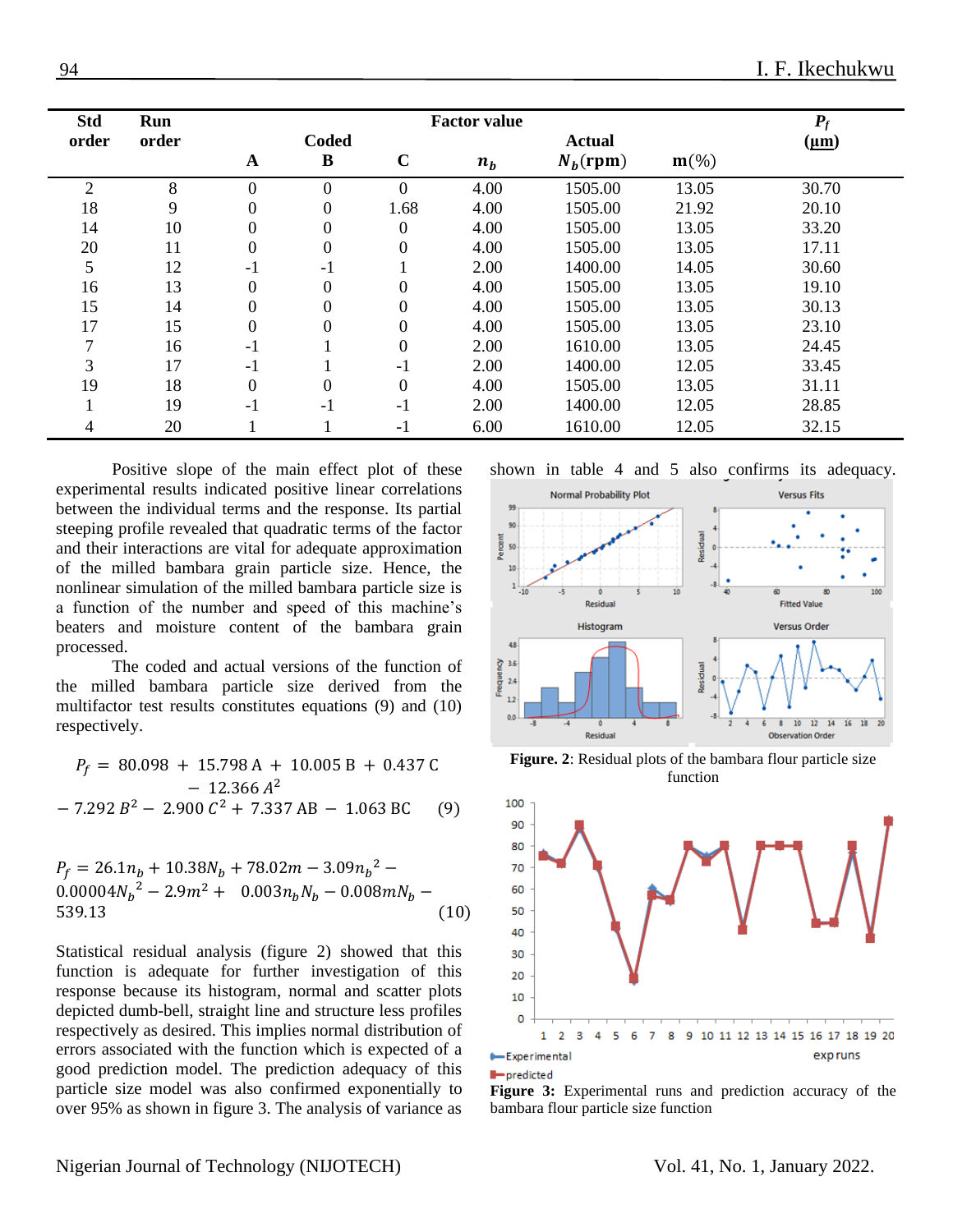| <b>Source</b>    | DF Adj SS               | Adj MS  | <b>F-Value</b> | <b>P-Value</b> |
|------------------|-------------------------|---------|----------------|----------------|
| Model            | 7976.12<br>9            | 886.24  | 1100.79        | 0.000          |
| Linear           | 4778.04<br>3            | 1592.68 | 1978.25        | 0.000          |
| A                | 3408.50<br>1            | 3408.50 | 4233.67        | 0.000          |
| B                | 1366.93<br>$\mathbf{1}$ | 1366.93 | 1697.86        | 0.000          |
| $\mathbf C$      | 2.60<br>1               | 2.60    | 3.23           | 0.032          |
| Square           | 2757.56<br>3            | 919.19  | 1141.71        | 0.000          |
| $A^*A$           | 2203.72<br>1            | 2203.72 | 2737.22        | 0.000          |
| $B^*B$           | 766.38<br>1             | 766.38  | 951.92         | 0.000          |
| $C^*C$           | 121.16<br>1             | 121.16  | 150.49         | 0.000          |
| 2-WayInteraction | 3<br>440.52             | 146.84  | 182.39         | 0.000          |
| $A^*B$           | 430.71<br>1             | 430.71  | 534.98         | 0.000          |
| $A*C$            | 1<br>0.78               | 0.78    | 0.97           | 0.348          |
| $B*C$            | 9.03<br>1               | 9.03    | 11.22          | 0.007          |
| Error            | 8.05<br>10              | 0.81    |                |                |
| Lack-of-Fit      | 5<br>8.05               | 1.61    | 11780.86       | 0.334          |
| Pure Error       | 5<br>0.00               | 0.00    |                |                |
| Total            | 19<br>7984.17           |         |                |                |

**Table 4:** Analysis of variance for the quadratic model of the bambara flour particle size

**Table 5:** Coded Coefficients

| Term     | <b>Effect</b> | <b>Coef</b> | <b>SE</b> Coef | <b>T-Value</b> | <b>P-Value</b> | VIF        |
|----------|---------------|-------------|----------------|----------------|----------------|------------|
| Constant |               | 80.098      | 0.366          | 218.88         | 0.000          |            |
| A        | 31.596        | 15.798      | 0.243          | 65.07          | 0.000          | 1.00       |
| B        | 20.009        | 10.005      | 0.243          | 41.21          | 0.000          | 1.00       |
| C        | 0.873         | 0.437       | 0.243          | 1.80           | 0.032          | 1.00       |
| $A^*A$   | $-24.732$     | $-12.366$   | 0.236          | $-52.32$       | 0.000          | 1.02       |
| $B*B$    | $-14.585$     | $-7.292$    | 0.236          | $-30.85$       | 0.000          | 1.02       |
| $C^*C$   | $-5.799$      | $-2.900$    | 0.236          | $-12.27$       | 0.000          | 1.02       |
| $A^*B$   | 14.675        | 7.337       | 0.317          | 23.13          | 0.000          | 1.00       |
| $A*C$    | $-0.625$      | $-0.313$    | 0.317          | $-0.99$        | 0.348          | 1.00       |
| $B*C$    | $-2.125$      | $-1.063$    | 0.317          | $-3.35$        | 0.007          | 1.00       |
| Term     | Effect        | Coef        | SE Coef        | T-Value        | P-Value        | <b>VIF</b> |

The ANOVA for the fitted quadratic polynomial model of bambara flour particle size as shown in Table 4 to 5 showed the value of coefficient of determination  $(R^2)$ of 0.9990,  $R^2$  as 99.9% with no significant lack of fit at p  $> 0.05$ ,  $p = 0.348$  which means that the model was capable of explaining 99.90 of the results. The ANOVA results indicated that the model used to fit response variable was very significant at  $p < 0.05$  ( $p=0.000$ ) and adequate to represent the relationship between the model and the independent variable. The fisher's F-test was also used to

judge the significance of the model which suggested that the model had a very high model F-value (F=1100.79). The adjusted coefficient of determination (adjusted  $R^2$ ) value of this model is 0.9981 which indicated that only 0.19% of the total variations were not explained by the model. Also, the  $R^2$  (predicted) value of 99.17% indicated a very high predictive ability of the model. The contour and desirability optimization plots of the particle size of the flour as per various factor pairs with the factors held their center values are shown in the figures 4 and 5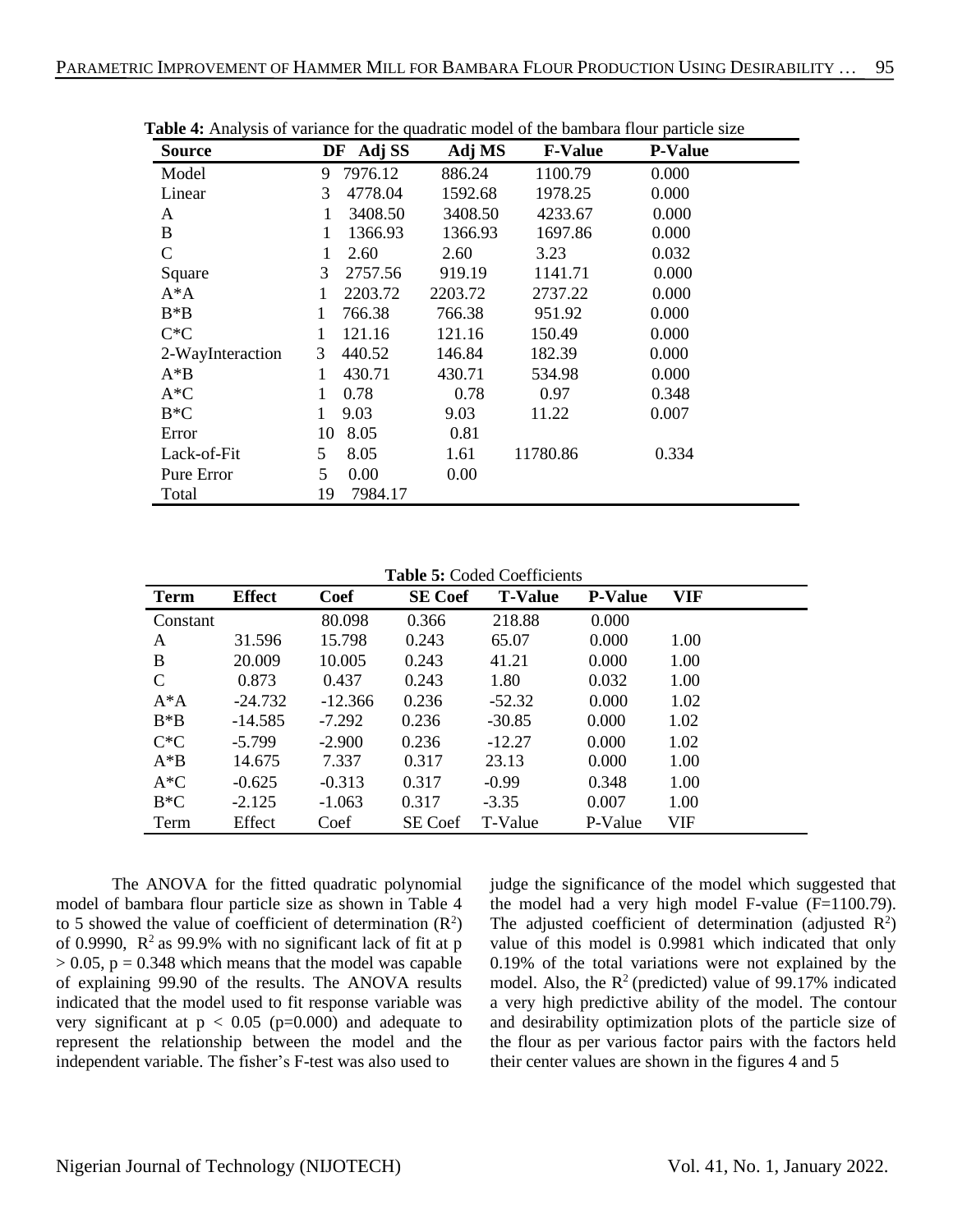

**Figure 4:** Contour and surface plot of particle size of flour verse moisture content and number of cross beaters



**Figure 5:** Contour and surface plots of particle size of flour verse moisture content and speed of cross beaters

Desirability simulation of the bambara flour particle size function shown in figure 6 revealed possible effective milling operation within the axial settings of the factors. The particle size of milled bambara flour produced when the machine operates with the upper and lower axial factor settings are 35μm and 17μm respectively.



Figure 6: Desirability simulation plot of the bambara flour particle size function

This desirability simulation plot also showed 1.0023, 1.2061 and -0.1869 as the optimal coded settings of the number and speed of cross beaters as well as the bambara nut moisture content respectively.

#### **4.0 CONCLUSION**

Characterization and optimization analysis of the hammer milling machine for bambara flour production revealed that the operational parameters (factors) with significant influence on the machine includes the bambara grains' moisture content, number and speed of cross beaters it also showed throughput and milling efficiency as its functional performance indicators. The number and speed of the cross beater and the bambara nut moisture content affect the particle size of the milled bambara flour directly. The optimal values of the number and speed of cross beaters and bambara nut moisture content were determined as 6, 1610.00rpm and 11.42% respectively which causes increase in capacity and efficiency of the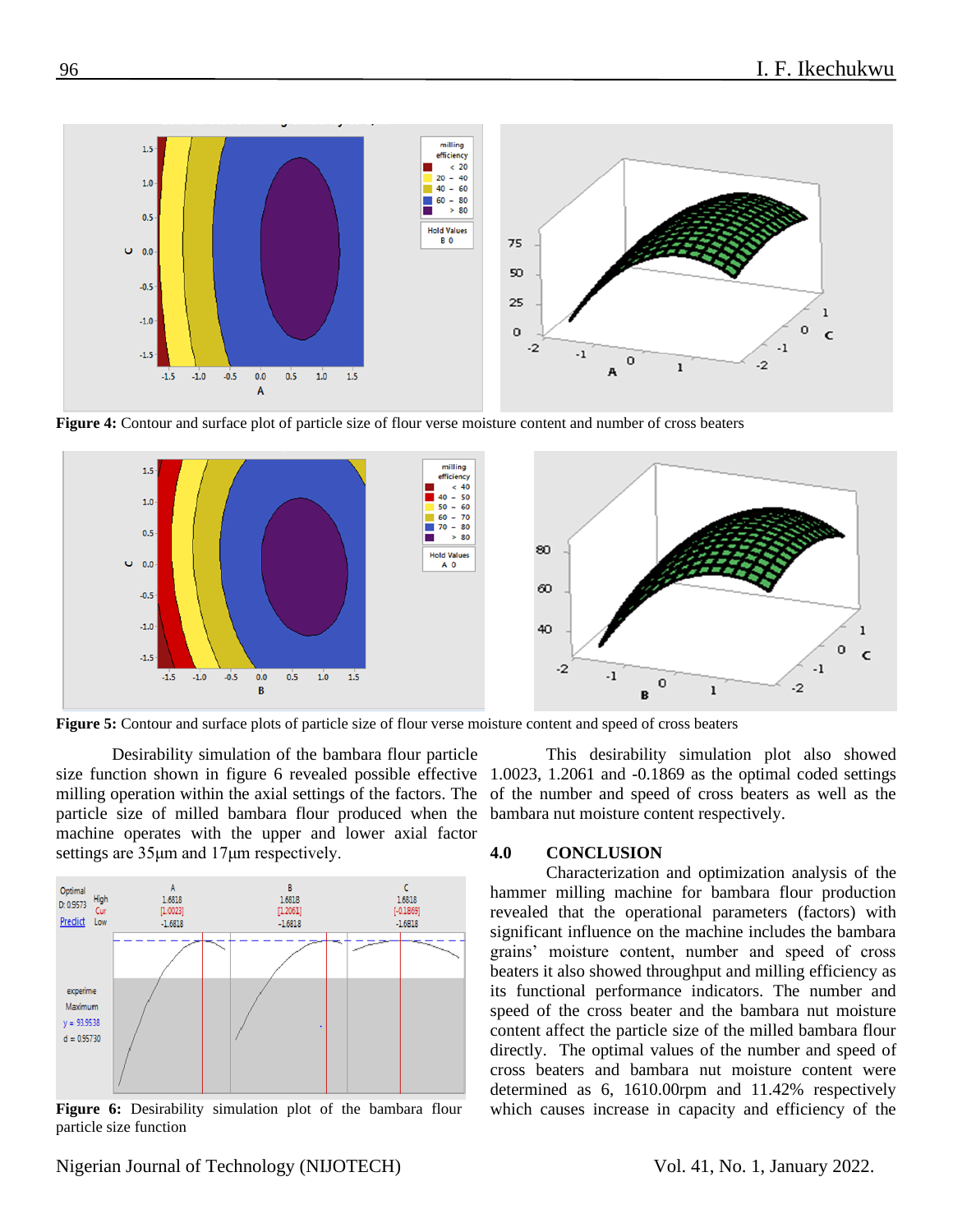machine. The milling capacity and efficiency of the machine was determined as 4.72kg at 1.19min and 98.45% respectively.

### **REFERENCE**

- <span id="page-7-0"></span>[1] Atoyebi, J. O., Olaniyi, O., Odutola, O., Olugbenga, A., Michael, A. "Morphological Characterisation of Selected Africa Accession of Bambara Groundnut". *International Journal of plant research* 7(2), 2017, pp. 2163-2596.
- <span id="page-7-1"></span>[2] Bamshaiye O. M, Adegbola J.A, Bamishaiye E.I. "Bambara groundnut: an under-utilized nut in Africa". *Advanced Agric and Biotechnolology*, 2011, 60–72
- <span id="page-7-2"></span>[3] Yusuf. M, Hassan S. A, Barket A, Shamsul. H. "Effect of salicyclic acid on salinity induced changes in Brassica juncea". *Journal of integrative plant biology* 50(9), 2008*.*
- [4] Okonkwo S.I. Opara M.F. "The analysis of Bambara Nut (Voandzeia subterranea (L.) Thouars) for sustainability in Africa". *Resource Journal of Applied Science* 5, 2010, pp. 394–396
- [5] Sprent J.I, Odee D.W, Dakora F.D. "African legumes: a vital but under-utilized resource". *Journal Exp Bot* 61(5), 2010, pp. 1257–1265
- <span id="page-7-3"></span>[6] Vurayai R, Emongor V, Moseki B. "Effect of water stress imposed at diferent growth and developmental stages on morphological traits and yield of Bambara groundnut (Vigna subterranea L. Verdc)". *Am J Plant Physiol,* 6(1), 2011, pp. 17–27
- <span id="page-7-4"></span>[7] Orhevba, B.A, Adejumo B.A, Julius O. P. "Determination of some Selected Engineering Properties of bambara nut (Vigna Subterranea) Related to Design of Processing Machines". *IOSR Journal of Agriculture and Veterinary Science.* 9(6), 2016, 42-47.
- <span id="page-7-5"></span>[8] Kaptso G.K, Njintang N.Y, Hounhouigan JD, Scher J, Mbofung CMF (2007) Production of bambara groundnut (Voandzeia subterranean) four for use in the preparation of koki (a steamed cooked paste): efect of ph and salt concentration on the physicochemical properties of four. *International Journal of Food Eng. https://doi. org/10.2202/1556- 3758.1076*
- <span id="page-7-6"></span>[9] Okpuzor. J, Ogbunugafor H.A, Okafor U, Sofidiya M.O. "Identification of protein types in Bambara nut

seeds: Perspectives for dietary protein supply in developing countries", *Experimental and Clinical Services Journal*, 9, 2010, pp. 17–28.

- [10] Aliyu. S, Massawe F, Mayes. S. "Developing improved germplasm resources for underutilized species–A case for Bambara groundnut". *Biotechnol. Gen. Eng. Revs.* 2014, 30, pp.127–141.
- [11] Aviara N. A. Bambara Groundnut Processing, Storage and Utilization in North EasternNigeria.*Continental Journal of Engineering Science*, 8, 2013, pp. 28-36
- <span id="page-7-7"></span>[12] Adekomaya S.O. and Samuel O.D. Design and Development of a Petrol-powered Hammer mill for rural Nigerian Farmers. *Journal of Energy Technologies and Policy*, 4(4), 2014.
- <span id="page-7-8"></span>[13] Mayes, S, Ho W.K, Chai. H.H, Gao. X. Kundy. A.C. Mateva, K.I. Zahrulakmal, M. Hahiree, M.K.I.M. Kendabie, P. Licea, L.C. Bambara groundnut: An exemplar underutilized legume for resilience under climate change. *Planta,* 250, 2019, pp. 803–820.
- [14] Sesay A, Magagula C.N, Mansuetus A.B. "Infuence of sowing date and environmental factors on the development and yield of bambara groundnut (Vigna subterranea) landraces in a sub-tropical region". *Exp Agric,* 44(2), 2008, pp.167–183.
- [15] Mubaiwa J, Fogliano V, Chidewe C, Linnemann AR "Hard-tocook phenomenon in bambara groundnut (Vigna subterranea (L.) Verdc.) processing: options to improve its role in providing food security". *Food Rev Int* 33(2), pp.167–194
- <span id="page-7-9"></span>[16] Khan, F, Chai, H.H. Ajmera, I. Hodgman, C. Mayes, S. Lu, C. "A transcriptomic comparison of two bambara groundnut landraces under dehydration stress. Genes 8(4), 2017, 1–19.
- <span id="page-7-10"></span>*[17]* Ndirika, V.I.O, Onwualu, A.P., Onu, O. O. "Design principles for postharvest machines. Textbook on the design principles for postharvest machines" *Maiden edition, publisher; Naphtalin publication Nigeria,* 2016*.*
- <span id="page-7-11"></span>[18] Enwere, N.J. and Hung, Y.C. "Some chemical and physical properties of bambara groundnut seed and products". *International journal of food science Nutrition,* 47, 1996, pp. 469-475.
- <span id="page-7-12"></span>[19] Kelley T. R. "Optimization, an important stage of engineering design. The Technology Teacher, 69(5), 2010, pp.18-23.
- <span id="page-7-13"></span>[20] Aksezer C. S. "The sensitivity of desirability functions for multiresponse optimization", *Journal*